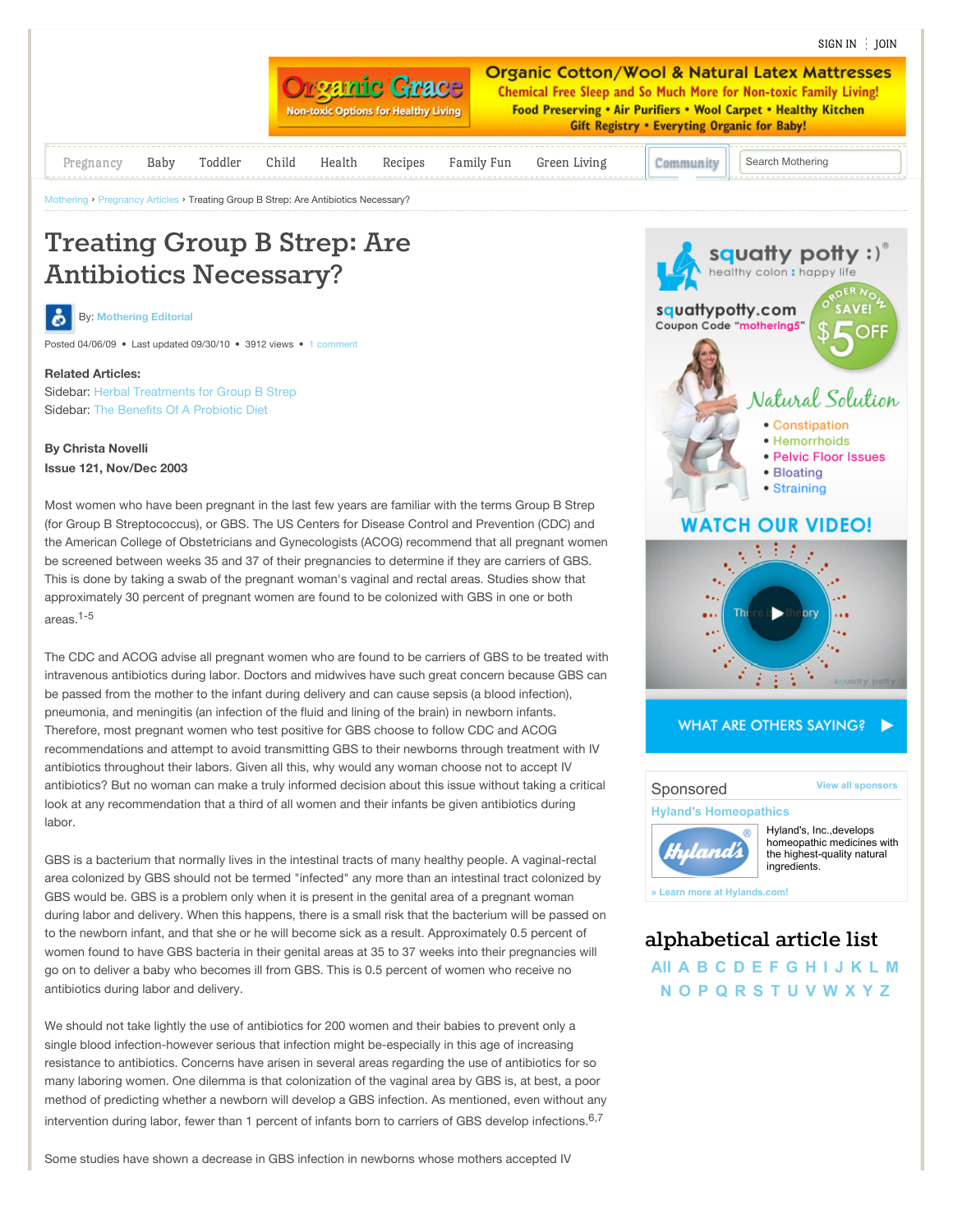antibiotics during labor, but no decrease in the incidence of death.<sup>8, 9</sup> Still other research has found that preventive use of antibiotics is not always effective.<sup>10</sup> In fact, one study found no decrease in GBS infection or deaths among newborns whose mothers were given IV antibiotics during labor.<sup>11</sup>

Perhaps the greatest area of concern to medical researchers, as it should be to us all, is the alarming increase in antibiotic-resistant strains of bacteria. Antibiotic-resistant bacteria can cause infections in newborns that are very difficult to treat. Many large research studies have found not only resistant strains of GBS, but also antibiotic-resistant strains of E. coli and other bacteria caused by the use of antibiotics in laboring women.<sup>12-21</sup> Some strains of GBS have been found to be resistant to treatment by all currently used forms of antibiotics.<sup>22</sup>

While many studies have found that giving antibiotics during labor to women who test positive for GBS decreases the rate of GBS infection among newborns, research is beginning to show that this benefit is being outweighed by increases in other forms of infection. One study, which looked at the rates of blood infection among newborns over a period of six years, found that the use of antibiotics during labor reduced the instance of GBS infection in newborns but increased the incidence of other forms of blood infection.<sup>23</sup> The overall effect was that the incidence of newborn blood infection remained unchanged.

The increase in other forms of blood infection among newborns is likely due to bacteria made drugresistant by the overuse of antibiotics. Evidence exists that increased use of antibiotics frequently leads to increasing bacterial resistance. When a woman is given antibiotics during labor to treat GBS, the antibiotics cross the placenta and enter the amniotic fluid. While the antibiotics may have the desired effect of killing the GBS bacteria, some GBS bacteria can survive and become difficult, if not impossible, to kill with traditionally used antibiotics. Similarly, other bacteria, such as E. coli, that may be present in the mother or infant can become resistant to antibiotic treatment. These bacteria may not have presented a large risk of infection to the newborn until they were exposed to antibiotics and made into "super-bugs."

A study of 43 newborns with blood infections caused by GBS and other bacteria found that, when the mothers of the ill newborns had been given antibiotics during labor, 88 to 91 percent of the infants' infections were resistant to antibiotics. It is unlikely to be a coincidence that the drugs to which the bacteria showed resistance were the same antibiotics that had been administered during labor.<sup>24</sup> For the newborns who had developed blood infections without exposure to antibiotics during labor and delivery, only 18 to 20 percent of their infections were resistant to antibiotics.

E. coli, in particular, is becoming an increasing cause of bacterial infection in newborns as the use of antibiotics in labor has increased. One study, which looked at causes of newborn blood infections between 1991 and 1996, found that the incidence of infections caused by GBS decreased during this time, but that the incidence of infection caused by other bacteria, especially E. coli, increased.<sup>25</sup> During those years, antibiotic use during labor increased from less than 10 percent to almost 17 percent of the women included in this study. The researchers concluded that increased use of antibiotics during labor was the likely cause of increased newborn blood infections with bacteria other than GBS.

E. coli infection is particularly difficult to treat in premature babies. Unfortunately, the proportion of E. coli bacteria that are resistant to antibiotic treatment has increased astronomically in premature infants in the past few years. In a review of 70 cases of E. coli infection in newborns over a two-year period, researchers found that 29 percent of the E. coli bacteria present in premature babies were resistant to ampicillin in 1998; two years later, 84 percent of the E. coli bacteria present in premature babies were resistant to the same antibiotic.<sup>26</sup>

Preterm labor (i.e., labor before 37 weeks) is a well-accepted risk factor for transmission of GBS to the infant during labor and delivery. Due to the larger risk of transmitting GBS to a premature baby during delivery, most women who go into early labor will opt to receive IV antibiotics during their labor. However, infants born prematurely are at a greater risk from super-bugs caused by the very antibiotics that are supposed to be reducing their risk of infection. Severe complications for the babies, even deaths, have occurred when women whose waters broke before 37 weeks were given antibiotics to prevent transmission of GBS to their newborns. St. Joseph's Hospital in Denver, Colorado, tracked

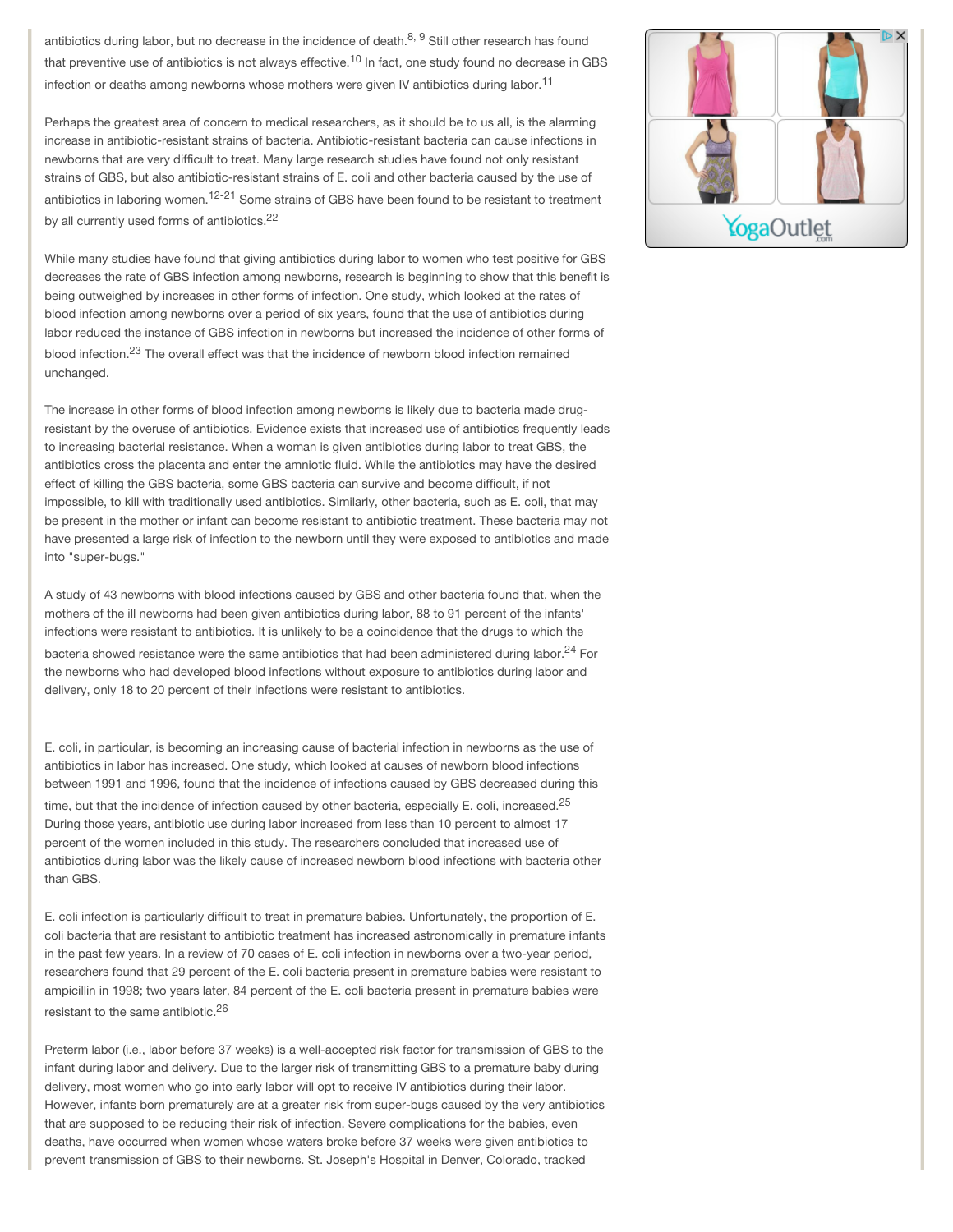four cases in which women whose waters broke before 37 weeks were given ampicillin or amoxicillin. Following the administration of antibiotics, infection of the amniotic fluid occurred in all four cases. Two of the infants died as a result of blood infections from resistant bacteria; a third was stillborn, presumably from the same cause.<sup>27</sup>

Given the frightening results of these studies, what is a woman to do if she tests positive for GBS during her pregnancy? A closer look at the real risks of transmission, a frank talk with her provider of prenatal care, and a consideration of alternatives for eradicating GBS are all good places to start.

#### **How great is the risk of my baby becoming sick from GBS?**

There are three significant factors that place a woman at increased risk of delivering an infant who becomes ill from GBS: fever during labor, her water breaking 18 hours or more before delivery (prolonged rupture of membranes, or PROM), and/or labor or broken water before 37 weeks gestation.<sup>28</sup> Other factors that can contribute to a newborn's risk of contracting GBS infection include age, economic, and medical criteria, such as the following: being born to a mother who is less than 20 years of age, <sup>29, 30</sup> being African American, <sup>31, 32</sup> the mother having large amounts of GBS bacteria in her vaginal tract,33-37 and being born to a mother who has given birth to a prior sibling with GBS disease.38-40

In the absence of the first three risk factors (fever during labor, PROM, or labor before 37 weeks), the risk of a newborn developing GBS infection is very small. The CDC estimates that, without the use of antibiotics during labor, only one out of every 200 GBS-positive women without these risk factors (0.5 percent) will deliver an infant with GBS disease. Some studies have found even lower rates of transmission. If antibiotics are given to the mother during labor, the CDC estimates that one in 4,000 GBS-positive women with no other risk factors will deliver an infant with GBS infection.

Conservative studies find that the use of antibiotics during labor fails to prevent up to 30 percent of GBS infections, and 10 percent of the deaths from GBS disease or infections.<sup>41, 42</sup> Although, by CDC estimations, there is a reduced risk of GBS transmission with the use of antibiotics, one must take into account the risks posed by the use of the antibiotics themselves.

For a woman who has a negative culture for GBS at 35 to 37 weeks, there is a one in 2,000 risk of her newborn developing a GBS infection, and antibiotics are not recommended by the CDC. The CDC does recommend treating all women with risk factors (fever, PROM, premature labor) with antibiotics if they have not been tested to determine whether they are carriers of GBS.

#### **What are the symptoms of GBS infection in a baby?**

There are two forms of GBS infection: early and late onset. In early-onset GBS disease, the infant will become ill within seven days of birth. Of those infants who do develop a severe early-onset GBS infection, approximately 6 percent will die from complications of the infection.43 Full-term babies are less likely to die; 2 to 8 percent of them suffer fatal complications.<sup>44</sup> Premature infants have mortality rates of 25 to 30 percent.<sup>45</sup> Late-onset GBS infection is more complex and has not been convincingly tied to the GBS status of the mother. Late-onset GBS infection in infants occurs between seven days and three months of age.

In newborns, symptoms of early-onset GBS infection can include any of the following: fever or abnormally low body temperature, jaundice (yellowing of the skin and whites of the eyes), poor feeding, vomiting, seizures, difficulty in breathing, swelling of the abdomen, and bloody stools. Of course, any of the above symptoms can also be a sign of a sick newborn who does not have a bacterial infection. Newborns with any of these symptoms should be immediately evaluated by a medical professional.

#### **How great is the risk from antibiotics?**

The recommended antibiotic for treating GBS during labor is penicillin. Fewer bacteria currently show a resistance to penicillin than to other antibiotics used to treat GBS. The options are fewer for women known to be allergic to penicillin. Up to 29 percent of GBS strains have been shown to be resistant to non-penicillin antibiotics.<sup>46</sup> For women not known to be allergic to penicillin, there is a one in ten risk of a mild allergic reaction to penicillin, such as a rash. Even for those women who have no prior experience of a penicillin allergy, there is a one in 10,000 chance of developing anaphylaxis, a life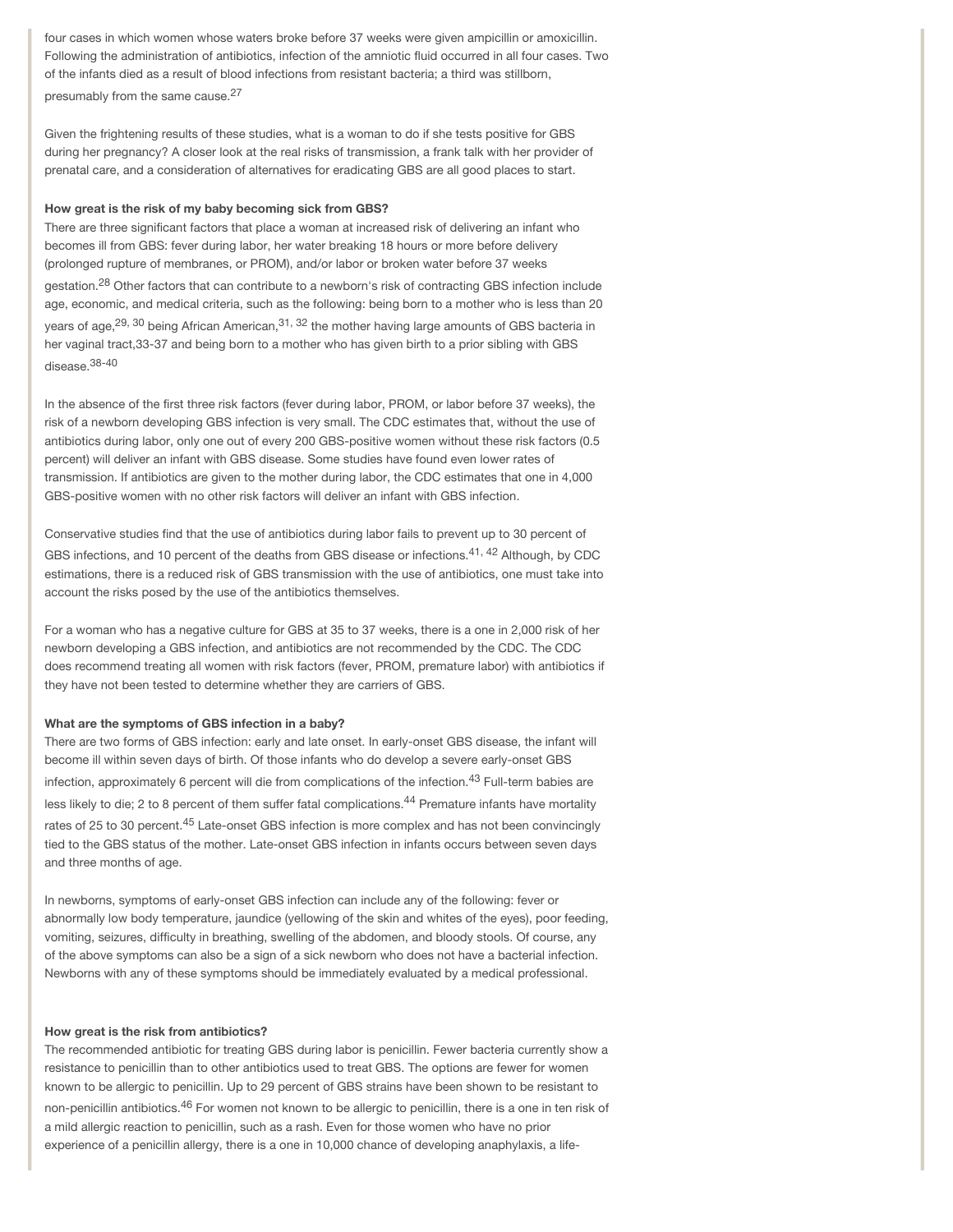threatening allergic reaction.

We can compare this to CDC estimates that 0.5 percent of babies born to GBS-positive mothers with no treatment will develop a GBS infection, and that 6 percent of those who develop a GBS infection will die. Six percent of 0.5 percent means that three out of every 10,000 babies born to GBS-positive mothers given no antibiotics during labor will die from GBS infection. If the mother develops anaphylaxis during labor (one in 10,000 will), and it is untreated, it is likely that the infant, too, will die. So, by CDC estimates, we save the lives of two in 10,000 babies-0.02 percent-by administering antibiotics during labor to one third of all laboring women. We should also keep in mind that this figure does not take into account the infants that will die as a result of bacteria made antibiotic-resistant by the use of antibiotics during labor-infants who would not otherwise have become ill. When you take that into account, there may not be any lives saved by using antibiotics during labor.

It should be noted that antibiotics such as penicillin kill GBS as well as other bacteria that might cause a newborn to become ill. Currently, the use of penicillin during labor may be a case in which the benefits outweigh the risks, depending on your individual risk factors for passing GBS on to your baby. However, it was only a few years ago that the same could have been said about other antibiotics. Ampicillin and amoxicillin have been rendered virtually useless for treating GBS by their prior overuse in laboring women in an effort to prevent GBS infection in newborns. How long will it be before penicillin, too, becomes useless in the battle to prevent GBS infections?

More minor risks of the use of antibiotics include an increase in thrush and other yeast infections among newborns. Along with the risks of thrush and allergic reactions, women must take into consideration the risk of creating antibiotic-resistant bacteria in themselves and their newborns. It is possible that exposure to antibiotics during birth could delay establishment of healthy bacteria in the infant's intestinal tract and allow penicillin-resistant bacteria, many of which are harmful, to become established.

Each woman must weigh for herself the likelihood of GBS infection in her newborn, taking into account her individual risk factors as well as the risk of other forms of infection caused by antibiotic-resistant bacteria. This is a good discussion to have with your healthcare provider so that you can be an informed partner in your own health care.

#### **Alternatives to Antibiotics**

Many women are interested in alternatives to antibiotics that may help get rid of GBS prior to labor. Unfortunately, no scientific studies of alternative treatments have been published. Several researchers have suggested that studies are needed to determine whether alternative approaches to eradicating GBS in pregnant women would be effective. Alternate approaches that have been suggested include vaginal washing and immunotherapy.<sup>47</sup> At this point, however, these alternatives remain to be studied, and I am aware of no healthcare providers that use either method. Some practitioners of natural medicine have suggested supplements for the mother in an effort to eradicate GBS prior to delivery. One suggestion is that, when a woman tests positive for GBS, she should take a course of garlic, vitamin C, echinacea, and/or bee propolis, and then be re-tested to determine if she is still carrying GBS. Any supplements that a pregnant woman considers taking should first be discussed with a homeopathic or naturopathic physician or other knowledgeable practitioner of natural medicine.

Because colonization by GBS is intermittent or transient for 60 percent of carriers, testing positive for GBS once does not indicate that a woman will always be colonized.<sup>48</sup> However, most studies indicate that a positive culture at 35 to 37 weeks gestation is a fairly accurate predictor of GBS colonization at delivery. Without an active effort to eradicate the GBS colonization, it is likely that a woman will still be colonized at delivery.

Ultimately, it is the pregnant woman herself who will have to decide what is right for her and her baby. Deciding to follow the recommendations of ACOG and the CDC is not necessarily the wrong choice, as long as a woman is adequately informed of the risks that come with antibiotic use. But none of us should blindly follow recommendations to interfere with the natural birth process without taking a good look at the risks, as well as the benefits, of doing so.

#### **NOTES**

1. B. F. Anthony et al., "Epidemiology of Group B Streptococcus: Longitudinal Observations during Pregnancy," Journal of Infectious Disease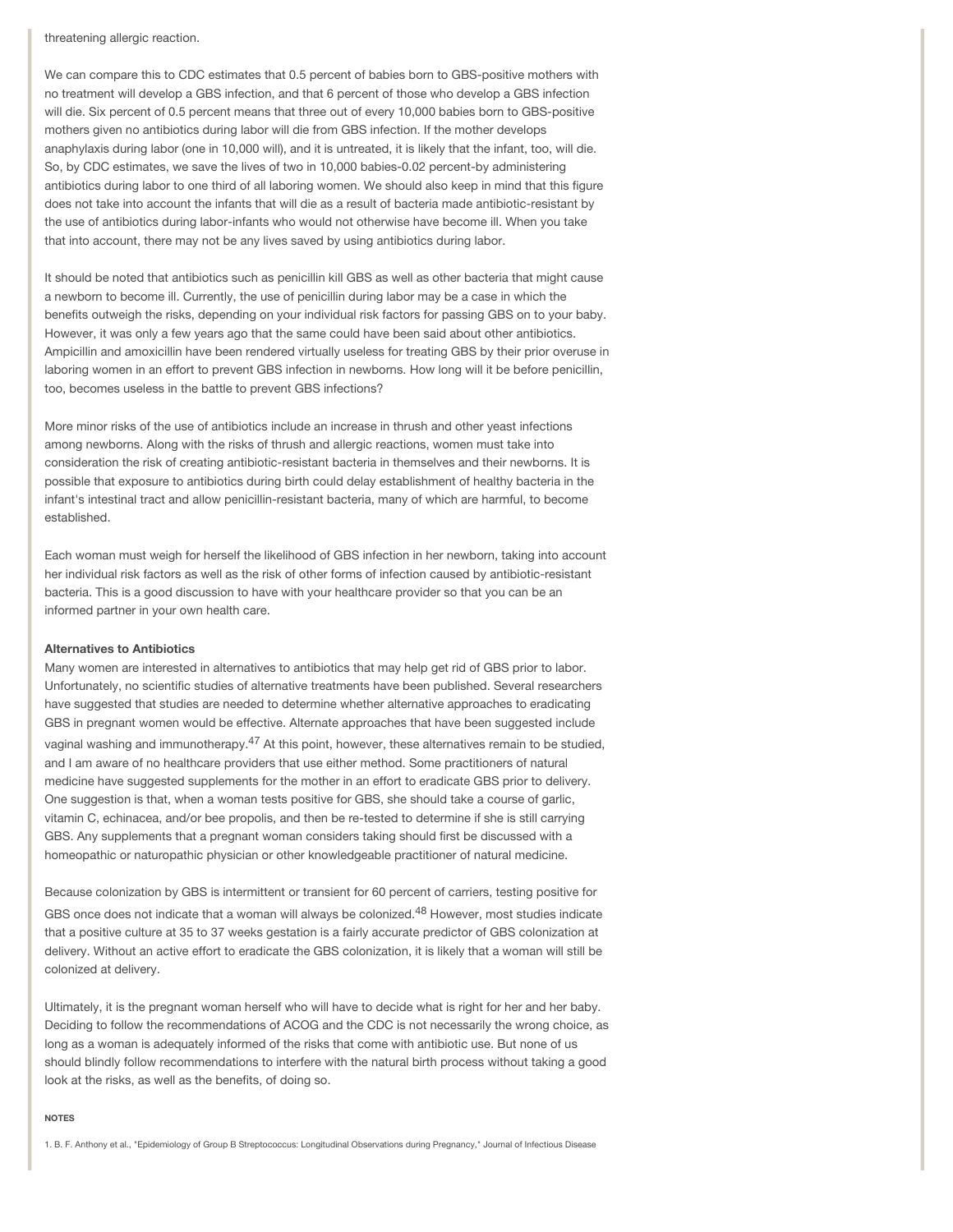137 (1978): 524-530.

799.

2. J. A. Regan et al., "Vaginal Infections and Prematurity Study Group: The Epidemiology of Group B Streptococcal Colonization in Pregnancy,"

Obstetric Gynecology 77 (1991): 604-610.

3. H. C. Dillon et al., "Anorectal and Vaginal Carriage of Group B Streptococci during Pregnancy," Journal of Infectious Disease 145 (1982): 794-

4. K. M. Boyer et al., "Selective Intrapartum Chemoprophylaxis of Neonatal Group B Streptococcal Early-Onset Disease: II. Predictive Value of

Prenatal Cultures," Journal of Infectious Disease 148 (1983): 802-809.

5. S. J. Schrag et al., "A Population-Based Comparison of Strategies to Prevent Early-Onset Group B Streptococcal Disease in Neonates," New

England Journal of Medicine 347 (2002): 233-239.

6. G. L. Gilbert and S. M. Garland, "Perinatal Group B Streptococcal Infections," Medical Journal of Australia 1 (1983): 566-571.

7. D. Isaacs and J. A. Royle, "Intrapartum Antibiotics and Early Onset Neonatal Sepsis Caused by Group B Streptococcus and by Other

Organisms in Australia," Australian Study Group for Neonatal Infections, Pediatric Infectious Disease Journal 18 (1999): 524-528.

8. F. Smaill, "Intrapartum Antibiotics for Group B Streptococcal Colonization," Cochrane Database Syst Rev 2 (2000): CD000115;

[www.ncbi.nlm.nih.gov/.](http://www.ncbi.nlm.nih.gov/)

9. D. A. Terrone et al., "Neonatal Sepsis and Death Caused by Resistant Escherichia coli: Possible Consequences of Extended Maternal

Ampicillin Administration," American Journal of Obstetric Gynecology 180, no. 6, pt. 1 (1999): 1345-1348.

10. D. P. Ascher et al., "Failure of Intrapartum Antibiotics to Prevent Culture-Proved Neonatal Group B Streptococcal Sepsis," Journal of

Perinatology 13, no. 3 (1994): 212-216.

11. P. F. Katz et al., "Group B Streptococcus: To Culture or Not to Culture?," Journal of Perinatology 19, no. 5 (1999): 37-42.

#### 12. See Note 9.

13. E. M. Levine et al., "Intrapartum Antibiotic Prophylaxis Increases the Incidence of Gram Negative Neonatal Sepsis," Infectious Disease

Obstetric Gynecology 7, no. 4 (1999): 210-213.

14. C. V. Towers and G. G. Briggs, "Antepartum Use of Antibiotics and Early-Onset Neonatal Sepsis: The Next Four Years," American Journal of

Obstetric Gynecology 187, no. 2 (2002): 495-500.

15. C. V. Towers et al., "Potential Consequences of Widespread Antepartal Use of Ampicillin," American Journal of Obstetric Gynecology 179,

no. 4 (1998): 879-883.

16. R. S. McDuffie, Jr., et al., "Adverse Perinatal Outcome and Resistant Enterobacteriaceae after Antibiotic Usage for Premature Rupture of

Membranes and Group B Streptococcus Carriage," Obstetric Gynecology 82, no. 4, pt. 1 (1993): 487-489.

17. T. B. Hyde et al., "Trends in Incidence and Antimicrobial Resistance of Early-Onset Sepsis: Population-Based Surveillance in San Francisco

and Atlanta," Pediatrics 110, no. 4 (2002): 690-695.

18. M. L. Bland et al., "Antibiotic Resistance Patterns of Group B Streptococci in Late Third Trimester Rectovaginal Cultures," American Journal

of Obstetric Gynecology 184, no. 6 (2001): 1125-1126.

19. M. Dabrowska-Szponar and J. Galinski, "Drug Resistance of Group B Streptococci," Pol Merkuriusz Lek 10, no. 60 (2001): 442-444.

20. R. K. Edwards et al., "Intrapartum Antibiotic Prophylaxis 2: Positive Predictive Value Antenatal Group B Streptococci Cultures and Antibiotic

Susceptibility of Clinical Isolates," Obstetric Gynecology 100, no. 3 (2002): 540-544.

21. S. D. Manning et al., "Correlates of Antibiotic-Resistant Group B Streptococcus Isolated from Pregnant Women," Obstetric Gynecology 101,

no. 1 (2003): 74-79.

22. See Note 19.

23. See Note 13.

24. See Note 14.

25. See Note 15.

26. See Note 17.

27. See Note 16.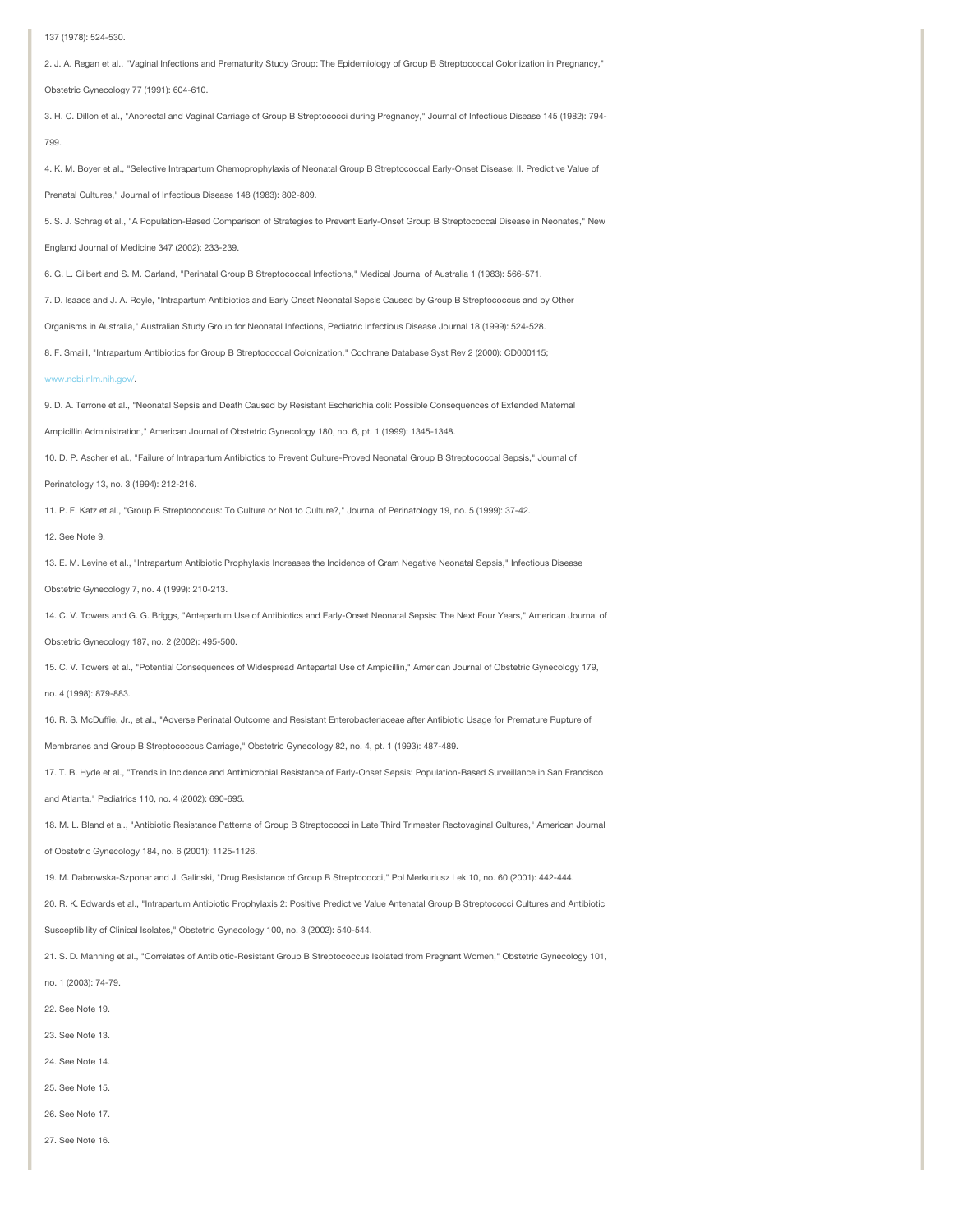28. K. M. Boyer and S. P. Gotoff, "Strategies for Chemoprophylaxis of GBS Early-Onset Infections," Antibiotic Chemotherapy 35 (1985): 267- 280. 29. A. Schuchat et al., "Population-Based Risk Factors for Neonatal Group B Streptococcal Disease: Results of a Cohort Study in Metropolitan Atlanta," Journal of Infectious Disease 162 (1990): 672-677. 30. A. Schuchat et al., "Multistate Case-Control Study of Maternal Risk Factors for Neonatal Group B Streptococcal Disease," Pediatric Infectious Disease Journal 13 (1994): 623-629. 31. See Note 29. 32. K. M. Zangwill et al., "Group B Streptococcal Disease in the United States, 1990: Report from a Multistate Active Surveillance System," in CDC Surveillance summaries (November 20), MMWR 41, no. SS-6 (1992): 25-32. 33. M. A. Pass et al., "Prospective Studies of Group B Streptococcal Infections in Infants," Journal of Pediatrics 95 (1979): 431-443. 34. E. G. Wood and H. C. Dillon, "A Prospective Study of Group B Streptococcal Bacteriuria in Pregnancy," American Journal of Obstetric Gynecology 140 (1981): 515-520. 35. M. Moller et al., "Rupture of Fetal Membranes and Premature Delivery Associated with Group B Streptococci in Urine of Pregnant Women," Lancet 2, no. 8394 (14 July 1984): 69-70. 36. T. E. Liston et al., "Relationship of Neonatal Pneumonia to Maternal Urinary and Neonatal Isolates of Group B Streptococci," South Medical Journal 72 (1979): 1410-1412. 37. K. Persson et al., Asymptomatic Bacteriuria during Pregnancy with Special Reference to Group B Streptococci," Scandinavian Journal of Infectious Disease 17 (1985): 195-199. 38. H. Carstensen et al., "Early-Onset Neonatal Group B Streptococcal Septicaemia in Siblings," Journal of Infection 17 (1988): 201-204. 39. G. Faxelius et al., "Neonatal Septicemia due to Group B Streptococci: Perinatal Risk Factors and Outcome of Subsequent Pregnancies," Journal of Perinatal Medicine 16 (1988): 423-430. 40. K. K. Christensen et al., "Obstetrical Care in Future Pregnancies after Fetal Loss in Group B Streptococcal Septicemia: A Prevention Program Based on Bacteriological and Immunological Follow-up," European Journal of Obstet Gynecol Reproductive Biology 12 (1981): 143- 150. 41. See Note 18. 42. K. M. Boyer and S. P. Gotoff, "Prevention of Early-Onset Neonatal Group B Streptococcal Disease with Selective Intrapartum Prophylaxis," New England Journal of Medicine 314 (1986): 1665-1669. 43. See Note 32. 44. Committee on Infectious Diseases and Committee on Fetus and Newborn, "Guidelines for Prevention of Group B Streptococcal (GBS) Infection by Chemoprophylaxis," Pediatrics 90 (1992): 775-778. 45. Ibid. 46. See Notes 18, 20, 21. 47. See Notes 14, 15. 48. B. F. Anthony et al., "Genital and Intestinal Carriage of Group B Streptococci During Pregnancy," Journal of Infectious Disease 143 (1981): 761-766.

Christa Novelli has a master's degree in public health from the University of Northern Colorado and a BA in sociology from the University of California at Berkeley. She currently resides in Northern Colorado with her husband and two daughters, Angelina (5) and Tessa (3). Christa tested positive for Group B Strep with her second pregnancy and opted not to take IV antibiotics during labor. Tessa was born after 15 hours of natural labor with no interventions and did not develop a GBS infection.